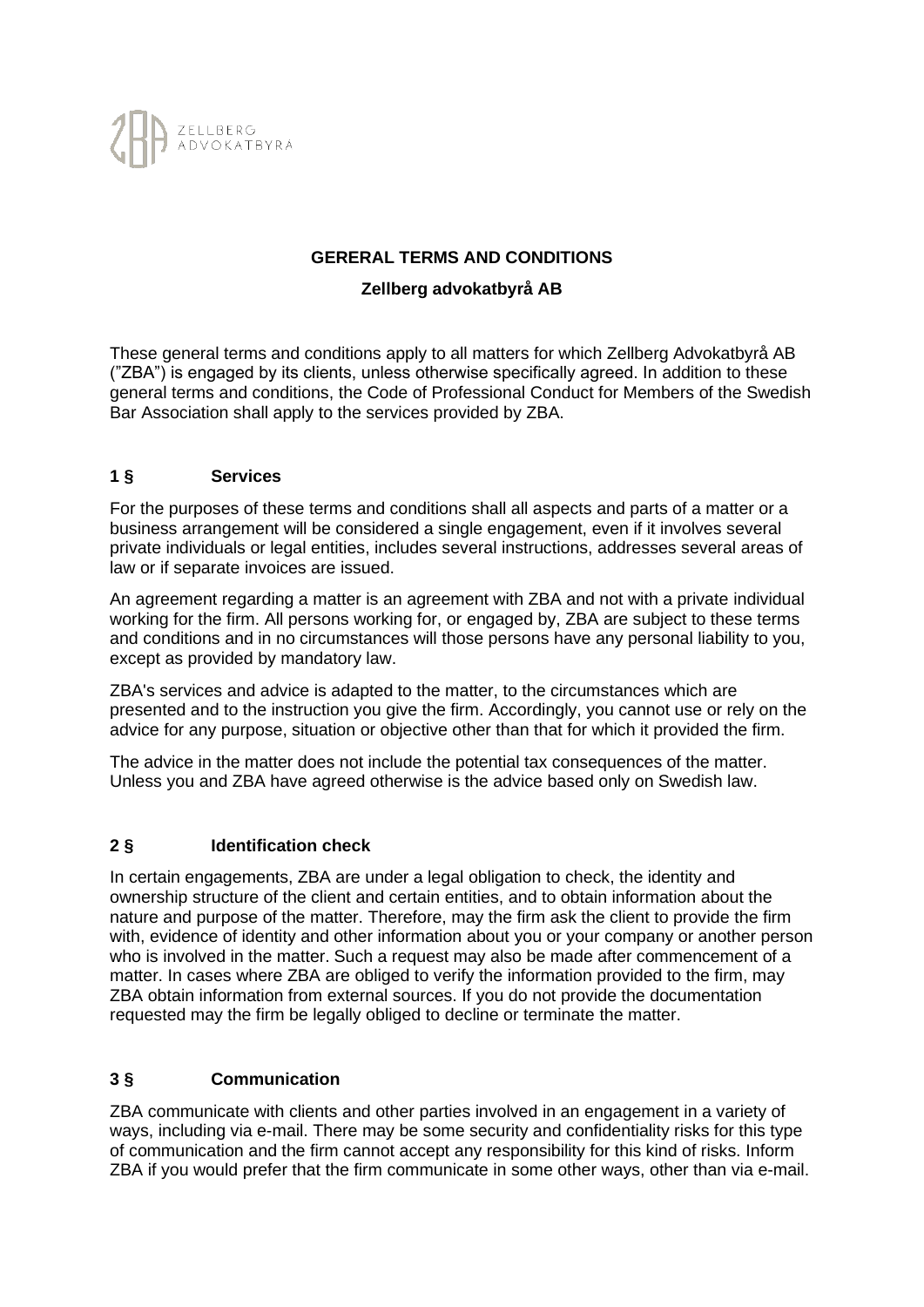ZBA's spam and virus filters and security arrangements may sometimes reject or filter out legitimate e-mails. Accordingly, you should follow up important e-mails by telephone.

# **4 § Fees and expenses**

ZBA's fees is according to the rules of the Swedish Bar Association. The fees are mainly based on time spent, but also on several other factors such as skills and experience required, eventual risks for the firm, the values that the engagement are touched by, time constraints and time pressures and result achieved can affect the fees. All fees are exclusive of value added tax. In addition to fees, ZBA charge certain expenses. The expenses may, for example, relate to court registration fees, fees to other advisers and professionals, couriers and travel and any temporary workers.

# **5 § Invoicing and payment**

ZBA applies monthly invoicing. The firm may request an advance payment. The total amount of the fees and expenses for the engagement may be more than the amount of the advance payment.

In Swedish litigation and arbitral proceedings, the losing party is normally ordered to pay the costs (including legal fees) of the winning party. This is however not always the case. Under certain circumstances, the costs will not be recoverable at all or only in part. Irrespective of whether you should be the winning or losing party or not be granted full compensation for your costs, you must pay the firm's fees for services rendered and expenses incurred in representing you in litigation or arbitral proceedings. This is the case even if you are entitled to insurance indemnification (such as from legal aid insurance), or not, to cover a portion of ZBA fees. Such payment is normally received by the firm after the assignment has been completed and paid to the client when all the firm's invoices are settled.

Invoices set out by ZBA fall due 15 days after the invoice date. If an invoice is not paid, default interest on the balance owing will be charged from the due date until receipt of payment at the default interest rate determined according to the Swedish Interest Act.

### **6 § Termination of engagement**

An engagement will end when ZBA have fulfilled your instructions in relation to that engagement. You may terminate our engagement at any time by requesting ZBA in writing to cease acting for you. If you do so, you must still pay our fees for services rendered and expenses incurred before the engagement is terminated.

Circumstances may exist either at law or according to the code of professional conduct that require or entitle ZBA to decline or withdraw from an engagement. Among other things, this may be the case in the event of inadequate client identification, suspicions of money laundering conflict of interest and failure to pay ZBA's fees or expenses. If ZBA decide to terminate the engagement, you must still pay the firm's fees for services rendered and expenses incurred prior to the date of termination.

# **7 § Intellectual property rights and confidentiality**

The copyright and any other intellectual property rights in all work products that ZBA generate for the firm's clients vest in the firm, although the client has the right to use such work products for the purpose for which they were provided. Unless otherwise agreed, no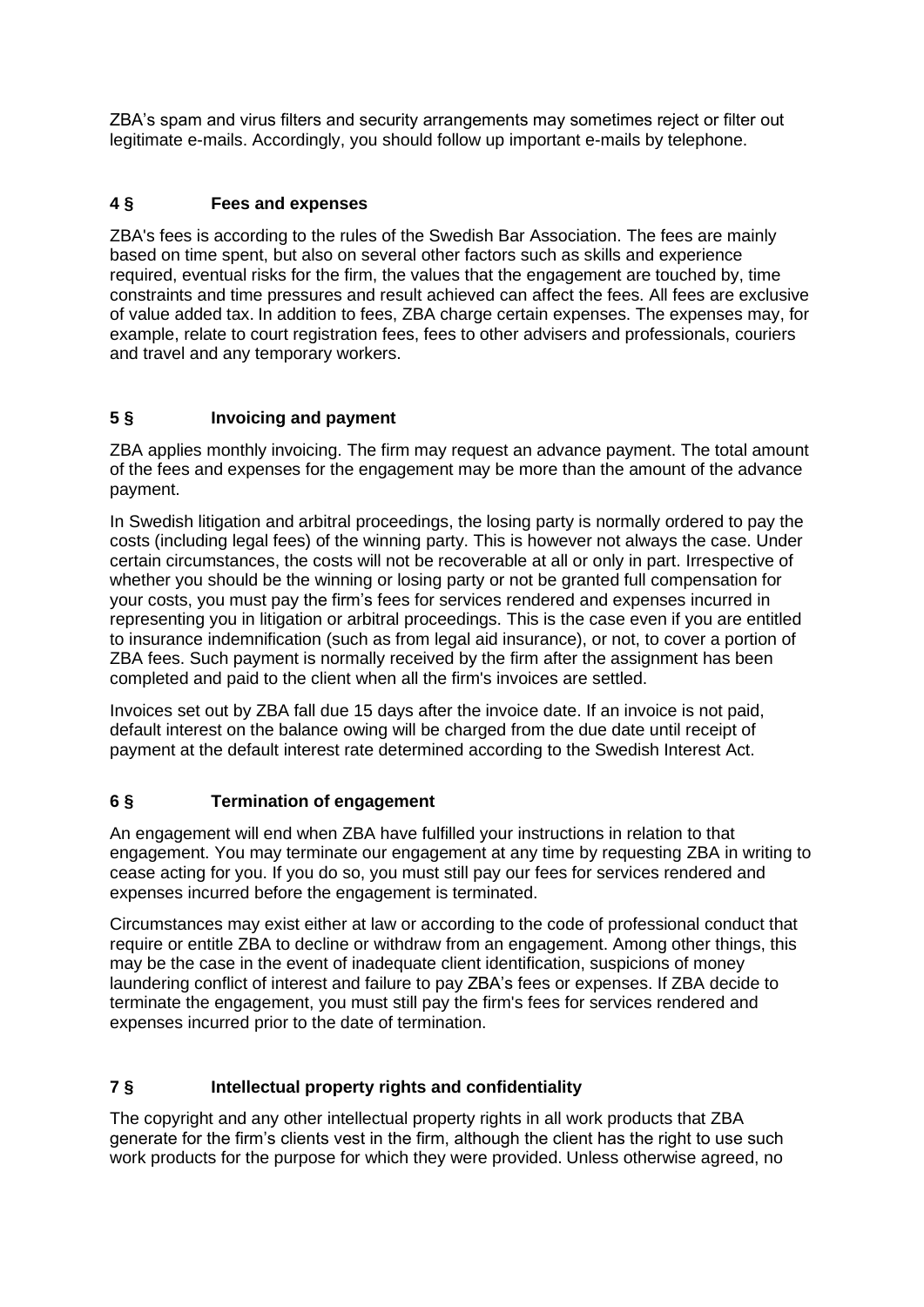document or other work result generated by ZBA may be generally circulated or used for marketing purposes.

ZBA protect the information you provide the firm in an appropriate manner and in accordance with the codes of professional conduct. In some cases, however, the firm is required by law to provide such information. If ZBA needs to engage or work with other advisers on the engagement, ZBA are entitled to provide them with material and other information that the firm consider may be relevant so the adviser can advise or perform services for you.

# **8 § Limitation of liability**

ZBA has a liability insurance adapted for the firm's business. ZBA's liability for any loss or damage suffered by you as a result of our fault or negligence or breach of contract shall be limited to an amount per engagement of 40 million Swedish kronor or, if ZBA's fee for the engagement is less than a half million Swedish kronor, 5 million Swedish kronor. Price reductions or other penalties cannot be paid in addition to compensation for damages. ZBA's liability to you is limited to the loss or damage you incur. Among other things, this means that the firm's liability will be reduced by all sums that may be obtained under any insurance maintained by or for you or under any contract or indemnity to which you are a party or a beneficiary, unless it is contrary to your agreement with the insurance provider or third party, or your rights against the insurance provider or third party are thereby prejudiced.

ZBA does not assume liability for other advisers or professionals for choosing or recommending them or for their work. This is the case regardless of whether they have been engaged by us or by you directly or whether they report to us or to you.

If you have accepted any exclusion or limitation of liability in relation to the third party, then ZBA's liability shall be reduced by the amount of the contribution ZBA would have been able to recover from that third party if its liability had not been excluded or limited (and regardless of whether or not the third party would have been able to pay that contribution to us).

ZBA shall not be liable for any loss or damage which arises as a result of you,using our advice or work results for any other purpose, or in any other context than for which it was provided or produced. ZBA shall not be liable for any loss or damage which is suffered by a third party as a result of you having used our advice or work results.

ZBA will not accept any liability for any loss or damage suffered as a result of events beyond the firms control, which events ZBA reasonably could not have anticipated at the time the firm accepted the engagement and whose consequences the firm could not reasonably have avoided or overcome.

### **9 § Complaints and claims**

Any claim relating to any matter on which ZBA has advised you on should be made as soon as you became (or, after reasonable investigations, could have become) aware of the relevant circumstances. No claim may be made more than twelve months after the last day when the last invoice for the current assignment was issued and the date the relevant circumstances were known to you or could have become known to you after reasonable enquiries.

### **10 § Amendments**

These General Terms and Conditions may be amended by ZBA from time to time. The latest version can always be found on the firm's website: www.zellberg.se. Amendments will